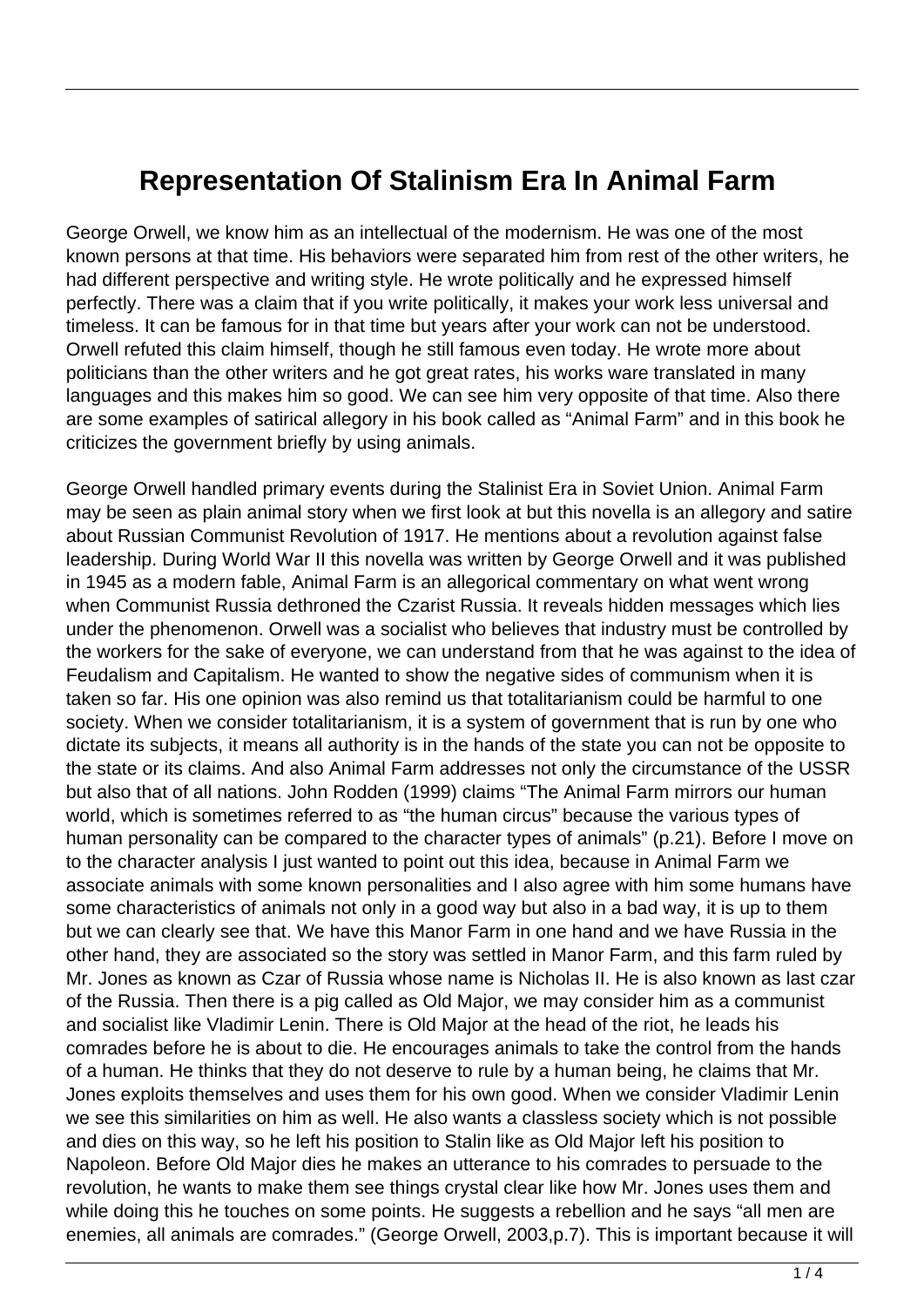reverse through and at the end of the story. Although Old Major says that all animals are equal one question appears. They wonder if it contains creatures or not. They make an election about creatures even though they are all animal. We see here some distinction in the very first step because there is no such a thing like classless society, but they create a classless society struggle by saying that all animals are equal. Old Major left them with some rules, they are suppose to not to do what humans do but one you get overmuch ambition you are obliged to lose yourself. These rules do not make any sense when you break them. Old Major teaches them an anthem which they will forget eventually. It's name is " Beasts of England". After a while this rebellion happens anyway and Mr. Jones is exiled by animals. This incident directly refers to the expulsion of Nicholas II. After rebellion conditions get worse they think that all will be good after rebellion but when we look at Russia at that point, they all also wanted a riot against government and a classless society, they introduced themselves as a socialist but we can easily grasp that this did not work out as it was wanted. Ambition has been described as good thing by most people for ages, however, when it is used extremely it can be dangerous not only for an individual but also for a nation. Finally Manor Farm is changed into Animal Farm by Snowball as a victory and they have a movement now called as "Animalism" resemble to "Communism" in Soviet Russia. Focusing on characterization pigs are the smartest ones of farm Snowball and Napoleon remind us the relationship between Leon Trotsky and Joseph Stalin. They are always their opposites, they conflict with each other all the time. Snowball is the smartest one he show his intelligence but Napoleon fools the society especially sheep. Also even today we call sheep to people who can easily being fooled, this is a good reference to daily society. And also novella has this proletariat includes horses Boxer and Clover. They do unconditionally whatever they are told. We should not forget the media part, Squealer fulfilled this task as a supporter of Napoleon, Moses stands for Orthodox Church. While Napoleon and Snowball are keep going on debate Napoleon takes newborn dogs from their mother. His aim is educate and run them for his errands. Finally he uses them to exile Snowball. In 2013 Soule reported that " The young dogs are alone selected for schooling; later they appear as the secret police. Is this a picture of Soviet education?", this is questionable. Everything starts to change at that point. He starts to act like Mr. Jones because he has this spirit of run the people, from this point there are no debates any more in their daily meeting, they have to do what Napoleon says to them. When they question Napoleon's actions they are mad at themselves because of being so disloyal or traitor. Squealer and Napoleon threaten animals by asking them whether they wish to see Jones back or not (42). In the cases of encountering this kinds of questions Squealer and Napoleon think that it is scary to say them that. Napoleon also shows known prototype of a governor because he knows how to treat to his subjects and creates a picture of loyal, hardworking self. He shows as if he works harder so animals can accept his authority and if they question his ideas they can blame themselves, as a result of that the average of questions and doubts can reduce. The most iconic matter of this novella is breaking rules, their "seven commandments" are strict and unbreakable, they give this hearts but time consumes all your faith as we can see. Situations of animals change day by day no matter how they do not want to resemble to humans they can not help themselves. It is impossible not to think that if there is a leader or ruler why it would not be a human? They claimed that all animals are equal therefore in a proper consideration there must not be a animal leader, maybe a facilitator but not a leader. In a situation like animals word of leader sounds ridiculous. When they started to to question again, since they gave whole power to hands of Napoleon it was too late. After a while part of proletariat can not understand what they are doing or what are fingering for. We see this during World Wars all around the world. Not just proletariat most people were confused and regretful. In here Orwell's aim is show us how was people during the wars. If we compare Napoleon and all the other rulers of our society we can see a lot of resemblances, for example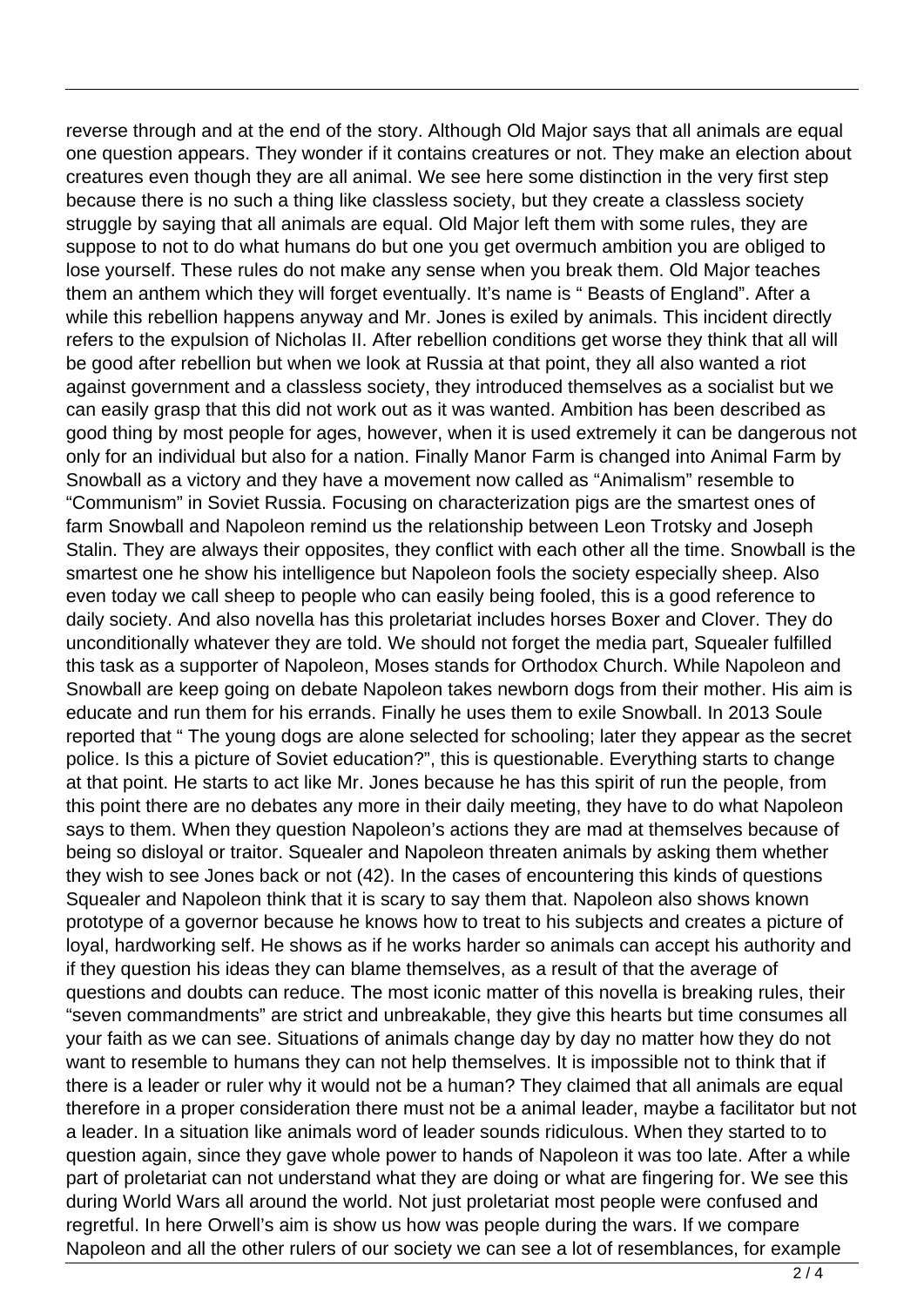Napoleon is in trade with other farms, Orwell's trade vision occurs here, perhaps he wanted to show us that without trade ruling a country is meaningless and impossible. Every country needs materials for its citizens and if it does not has stuffs it has to trade one way or another. Ignorant of this fact is impossible. Napoleon declares a war against other farms, it includes Mr. Pilkington and Mr. Frederic so it refers to World War II which has Adolf Hitler and Winston Churchill. After a great loss they win the war without being aware of what they are celebrating. At the end of the story where we can not distinguish between humans and animals Animal Farm becomes Manor Farm again as if everything was for nothing, everyone died in vain.

When conditions of Modernism is considered it is a quite beneficial thing that Orwell wrote a book like Animal Farm. He reflected his era and its politics, now a generation can comprehend easily what people experienced before. Orwell says;

"When I sit down to write a book. I do not so to myself "I am going to produce a work of art.". I write it because there is some lie that I want to expose, some fact to which I want to draw attention and my initial is to get a hearing" (2004, p.3)

While saying that Orwell now inspires to most people all around the world, he reflects how people were questioning the everything in Modernism, how that era was an era of revolution all around the world. In that time people encountered some wars and they had this anxiety. This affected mostly writers because most them fought in war, they wrote to their beloved ones and folks, they mentioned disaster, horror and brutality which can be clearly seen in Animal Farm. There was an awareness of the problematic nature of language, language was not enough for them to express their feelings. Perhaps that's why George Orwell preferred to write about the government. They focused on how we see instead of what we see, it shows Orwell's criticizing ability. Jeffrey Meyers recorded that " Orwell saw political writing not only as a powerful tool for conveying ideas, but also as a demanding and enthralling art with a moral imperative to search for truth. (2005, p.2). When at his times he was a literary editor of the socialist "Tribute" (p.5). His success is unquestionable fact although he faced a lot of difficulty he did his best for what he is now. For instance Animal Farm was understood wrongly by politicians. John Rodden mentions " It was rejected by editors because they did not want to offend Soviet Union by publishing its history." (1999, p.22). However after that it become best-seller. (p.23).

So Orwell in a quite realistic way criticized occasion of Soviet Russia from 1917 to 1945. If it is said in a proper way "Orwell exposes the socialist ideals in allegorical manner with the cruelty which befalls on Russia." (Nawab, et.al, 2015, p.49). He reflected victim of hate and war, we see these things in Animal Farm clearly. Animal Farm teaches to an individual that it is easy to judge someone and put all the quilt on somebody's shoulders, but first an individual needs to learn how to make a good self-criticism, maybe one is wrong to think that all bad things happen because of others, should not blame someone before looking at yourself in the first place. Since Manor Farm animals did not do that their dream became a nightmare. Eventually we can come up with the idea of "all animals are equal but some animals are more equal than others." (80). Modernism puts the individual in the centre of its attention. Animal Farm animals while wanting to care individuals rights, freedom and importance they lost their paths and many moral lessons were learned. George Orwell wrote a allegorical and strong satirical work of art and showed to society how powerful he is by criticizing a strict government.

## **REFERENCE LIST**